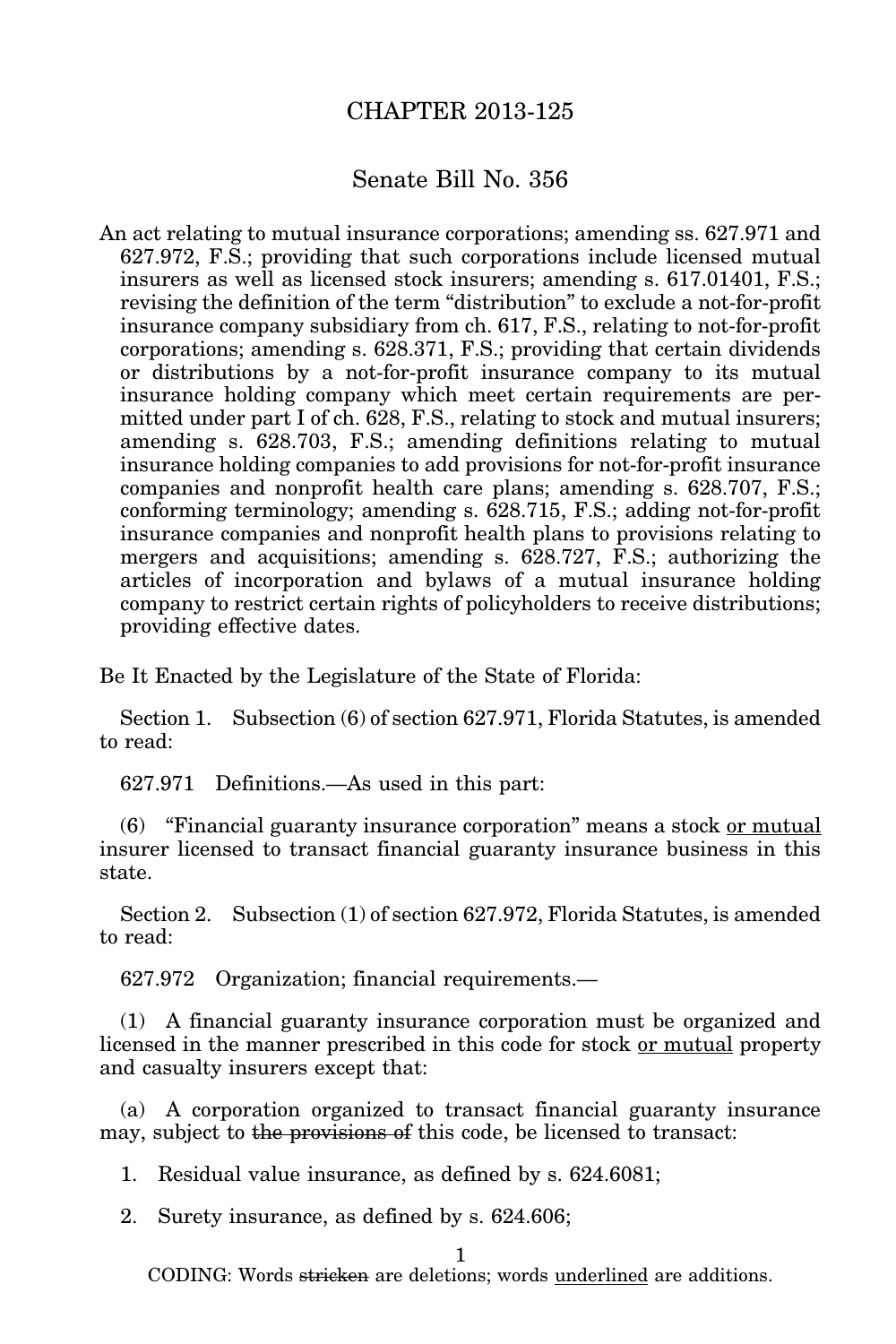3. Credit insurance, as defined by s.  $624.605(1)(i)$ ; and

4. Mortgage guaranty insurance as defined in s. 635.011 if, provided that the provisions of chapter 635 are met.

(b)1. Prior to the issuance of a license, a corporation must submit to the office for approval, a plan of operation detailing:

a. The types and projected diversification of guaranties to be issued;

b. The underwriting procedures to be followed;

c. The managerial oversight methods;

d. The investment policies; and

e. Any other matters prescribed by the office.;

2. An insurer that which is writing only the types of insurance allowed under this part on July 1, 1988, and otherwise meets the requirements of this part, is exempt from the requirements of this paragraph.

(c) An insurer transacting financial guaranty insurance is subject to all provisions of this code which that are applicable to property and casualty insurers to the extent that those provisions are not inconsistent with this part.

(d) The investments of an insurer transacting financial guaranty insurance in any entity insured by the corporation may not exceed 2 percent of its admitted assets as of the end of the prior calendar year.

(e) An insurer transacting financial guaranty insurance may only assume those lines of insurance for which it is licensed to write direct business.

Section 3. Subsection (7) of section 617.01401, Florida Statutes, is amended to read:

617.01401 Definitions.—As used in this chapter, the term:

(7) "Distribution" means the payment of a dividend or any part of the income or profit of a corporation to its members, directors, or officers.

(a) A donation or transfer of corporate assets or income to or from another not-for-profit corporation qualified as tax-exempt under s. 501(c) of the Internal Revenue Code or a governmental organization exempt from federal and state income taxes, if such corporation or governmental organization is a member of the corporation making such donation or transfer, is not a distribution for purposes of this chapter.

(b) A dividend or distribution by a not-for-profit insurance company subsidiary to its mutual insurance holding company organized under part III

2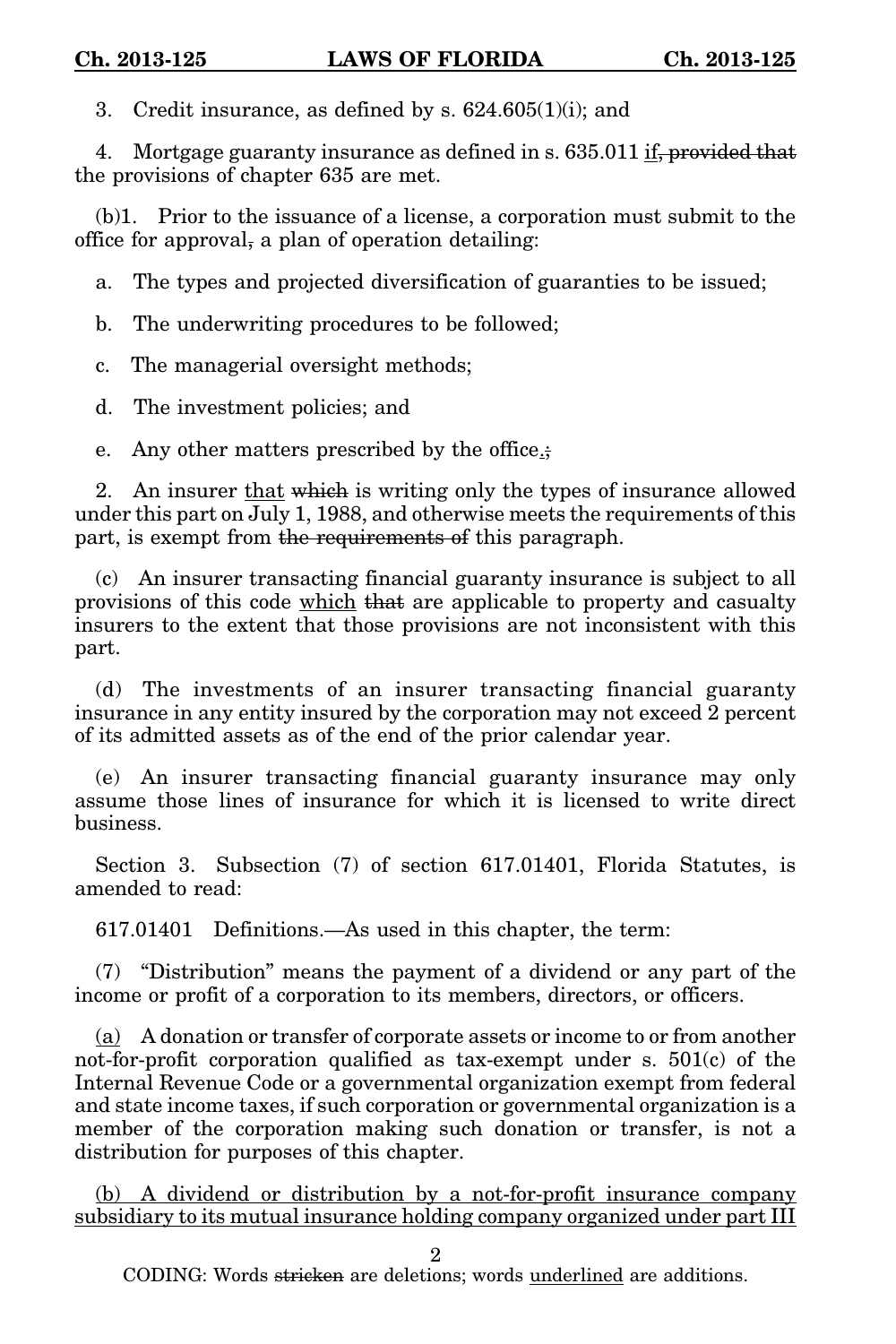of chapter 628, directly or indirectly through one or more intermediate holding companies authorized under that part, is not a distribution for the purposes of this chapter.

Section 4. Subsection (5) is added to section 628.371, Florida Statutes, to read:

628.371 Dividends to stockholders.—

(5) A dividend or distribution by a not-for-profit insurance company subsidiary to its mutual insurance holding company, directly or indirectly through one or more intermediate holding companies, pursuant to part III of this chapter, which meets the requirements of this section and which applies to a stock insurer, is permitted under this section.

Section 5. Section 628.703, Florida Statutes, is reordered and amended to read:

628.703 Definitions.—For purposes of this part:

 $(2)(1)$  "Mutual insurance holding company" means an incorporated entity without permanent capital stock which that is organized under this part and whose members are determined in accordance with this part.

 $(5)(2)$  "Subsidiary insurance company" means:

(a) A stock insurance company, of which the majority of the voting shares of the capital stock of which are at all times owned by a mutual insurance holding company. As used in For purposes of this part, the term "majority of the voting shares of the capital stock" means the shares of the capital stock of such company which carry the right to cast a majority of the votes entitled to be cast by all of the outstanding shares of the capital stock for the election of directors. The ownership of a majority of the voting shares of the capital stock of a former mutual reorganized insurance company which are required by this part to be at all times owned by a mutual insurance holding company includes indirect ownership through one or more intermediate holding companies. However, indirect ownership through one or more intermediate holding companies may shall not result in a mutual insurance holding company owning less than the equivalent of a majority of the voting shares of the capital stock of the former mutual reorganized insurance company; or

(b) A not-for-profit insurance company or nonprofit health care plan, of which the majority of the voting membership interests are at all times owned by a mutual insurance holding company, which entitles the mutual insurance holding company to elect the board of directors of the not-forprofit insurance company or nonprofit health care plan. This also applies to the indirect ownership of the not-for-profit insurance company or nonprofit health care plan through one or more intermediate holding companies. A notfor-profit insurance company subsidiary resulting from reorganization into a not-for-profit mutual insurance company under this part, or which is subsequently organized as an additional subsidiary insurance company of

3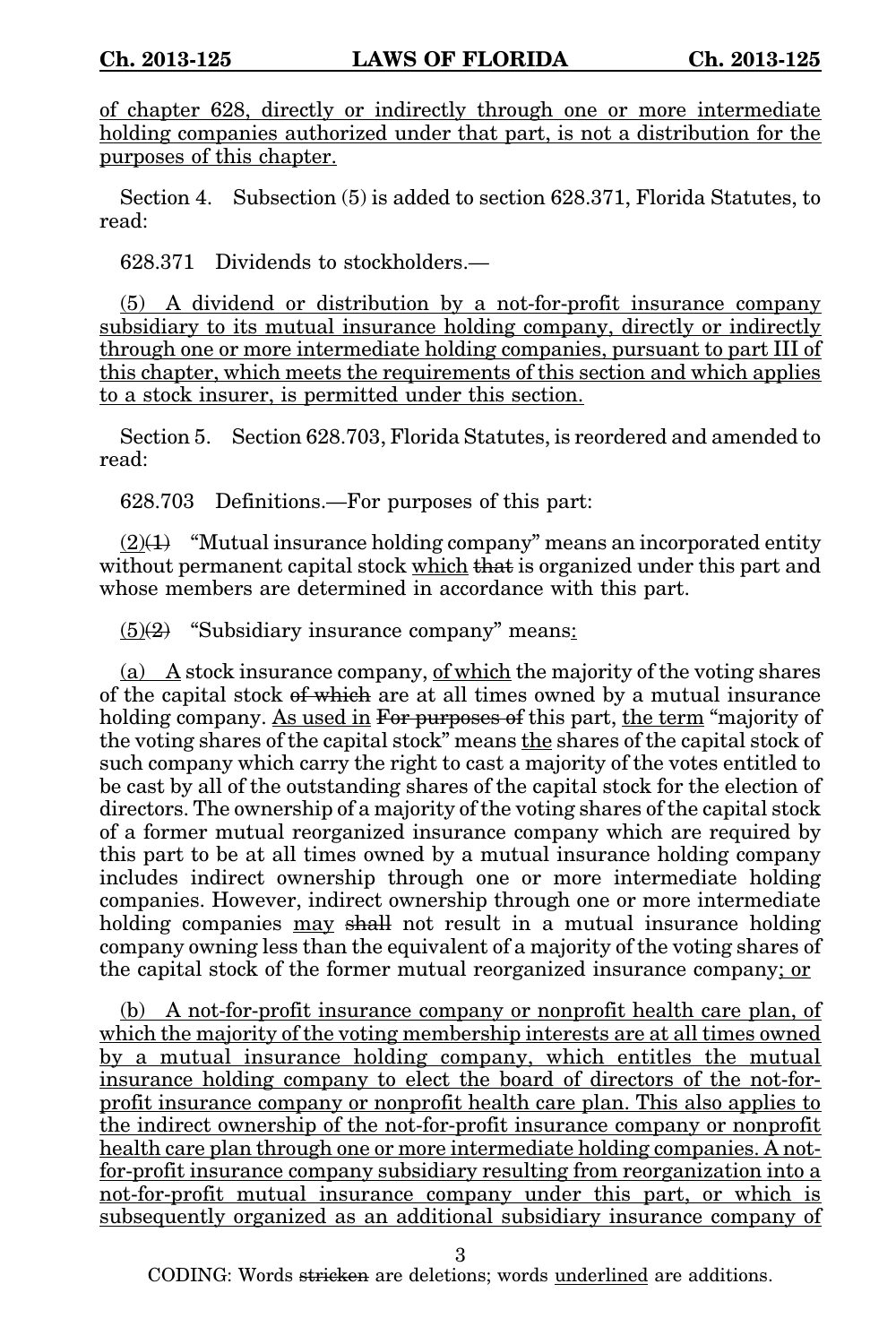the holding company, is subject to the Florida Insurance Code and chapter 617 applies to the organization of such company.

 $(1)(3)$  "Intermediate holding company" means:

(a) A holding company that which is a subsidiary of a mutual insurance holding company, and which directly or through a subsidiary intermediate holding company owns a majority of the voting shares of the capital stock of one or more subsidiary insurance companies; or

(b) A holding company that is a not-for-profit corporation and a subsidiary of a mutual insurance holding company, of which a majority of the voting membership interests entitled to elect the board of directors of such corporation are owned, directly or through a subsidiary intermediate holding company, by the mutual insurance holding company.

(3) "Nonprofit health care plan" means a not-for-profit domestic or foreign hospital or medical and surgical service plan or corporation that is licensed in one or more states, issues no capital stock, and is engaged in the business of providing prepaid indemnity or health care benefits.

(4) "Paid premiums" means all premiums paid for insurance by a member of a mutual insurance holding company to a subsidiary insurance company.

Section 6. Subsection (5) of section 628.707, Florida Statutes, is amended to read:

628.707 Applicability of general corporation statutes.—The applicable statutes of this state relating to the powers and procedures of domestic private corporations formed for profit shall apply to domestic mutual insurance holding companies, except:

(5) In the case of the reorganization of  $\underline{a}$  any mutual insurance company organized as a not-for-profit nonprofit corporation under chapter 617, a mutual insurance holding company organized under this part shall be deemed to be a not-for-profit nonprofit corporation.

Section 7. Subsection (1) of section 628.715, Florida Statutes, is amended to read:

628.715 Merger and acquisitions.—Subject to applicable requirements of this chapter, a mutual insurance holding company may:

 $(1)(a)$  Merge or consolidate with, or acquire the assets of, a mutual insurance holding company licensed pursuant to this part act or any similar entity organization pursuant to laws of any other state;

(b) Either alone or together with one or more intermediate stock holding companies, or other subsidiaries, directly or indirectly acquire the stock of a stock insurance company or a mutual insurance company that reorganizes under this part act or the law of its state of organization;

4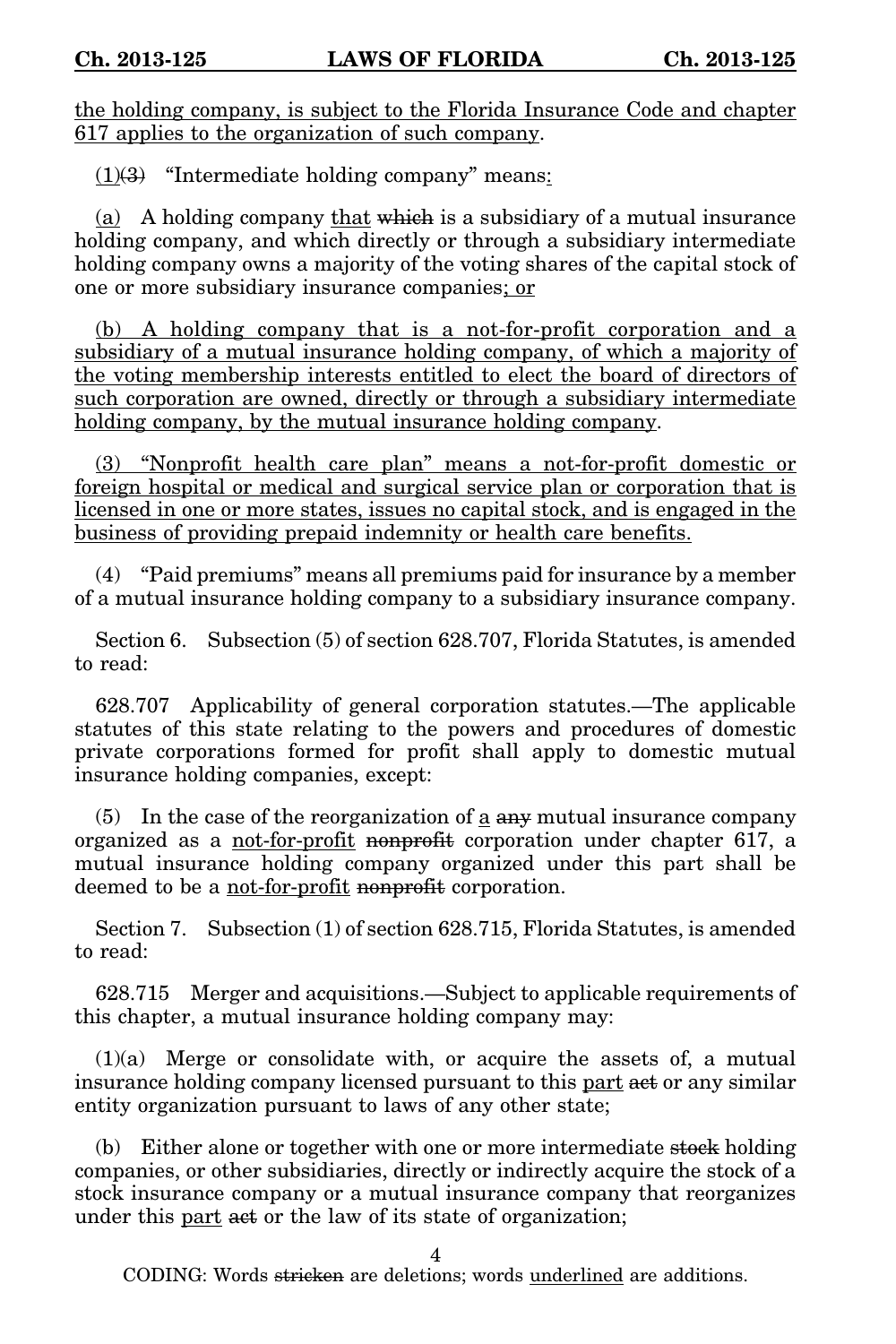(c) Together with one or more of its stock insurance company subsidiaries, acquire the assets of a stock insurance company or a mutual insurance company, or the membership interests of a not-for-profit insurance company or nonprofit health care plan;

(d) Acquire a stock insurance company through the merger of the such stock insurance subsidiary with a stock insurance company or interim stock insurance company subsidiary of the mutual insurance holding company, or acquire a not-for-profit insurance company or nonprofit health care plan through the merger of such entities with a mutual insurance company, or with a not-for-profit insurance company subsidiary of the mutual insurance holding company or intermediate holding company;

(e) Acquire the stock or assets of any other person to the same extent as would be permitted for any not-for-profit corporation under chapter 617 or, if the mutual insurance holding company writes insurance, a mutual insurance company;

(f) Jointly, with a domestic or foreign mutual insurance company that which redomesticates pursuant to s. 628.520, file an application with the office, pursuant to the provisions of this part, to merge the domestic or foreign mutual insurance company policyholder's membership interests into the mutual insurance holding company. The reorganizing mutual insurance company may merge with the mutual insurance holding company's stock subsidiary or continue its corporate existence as a domestic stock insurance company subsidiary. The members of the foreign mutual insurance company may approve in a contemporaneous vote both the redomestication plan and the agreement for merger and reorganization; or

(g) Merge or consolidate with, or acquire the assets of, a domestic or foreign reciprocal insurance company, a group self-insurance fund, or any other similar entity.

Section 8. Subsection (1) of section 628.727, Florida Statutes, is amended to read:

628.727 Membership.—

(1) Membership in a mutual insurance holding company shall be determined in accordance with the mutual insurance holding company's articles of incorporation and bylaws and shall be based upon each member holding a policy of insurance with a subsidiary insurance company or a health maintenance contract with a subsidiary health maintenance organization. Group certificateholders may also be members of the mutual insurance holding company if specified in the bylaws. The articles of incorporation and bylaws may provide for one or more classes of members and may restrict the voting or other rights of a class of policyholders of a nonprofit health care plan from receiving distributions pursuant to this chapter if the assets of the nonprofit health care plan may not be treated as assets available for distribution.

5